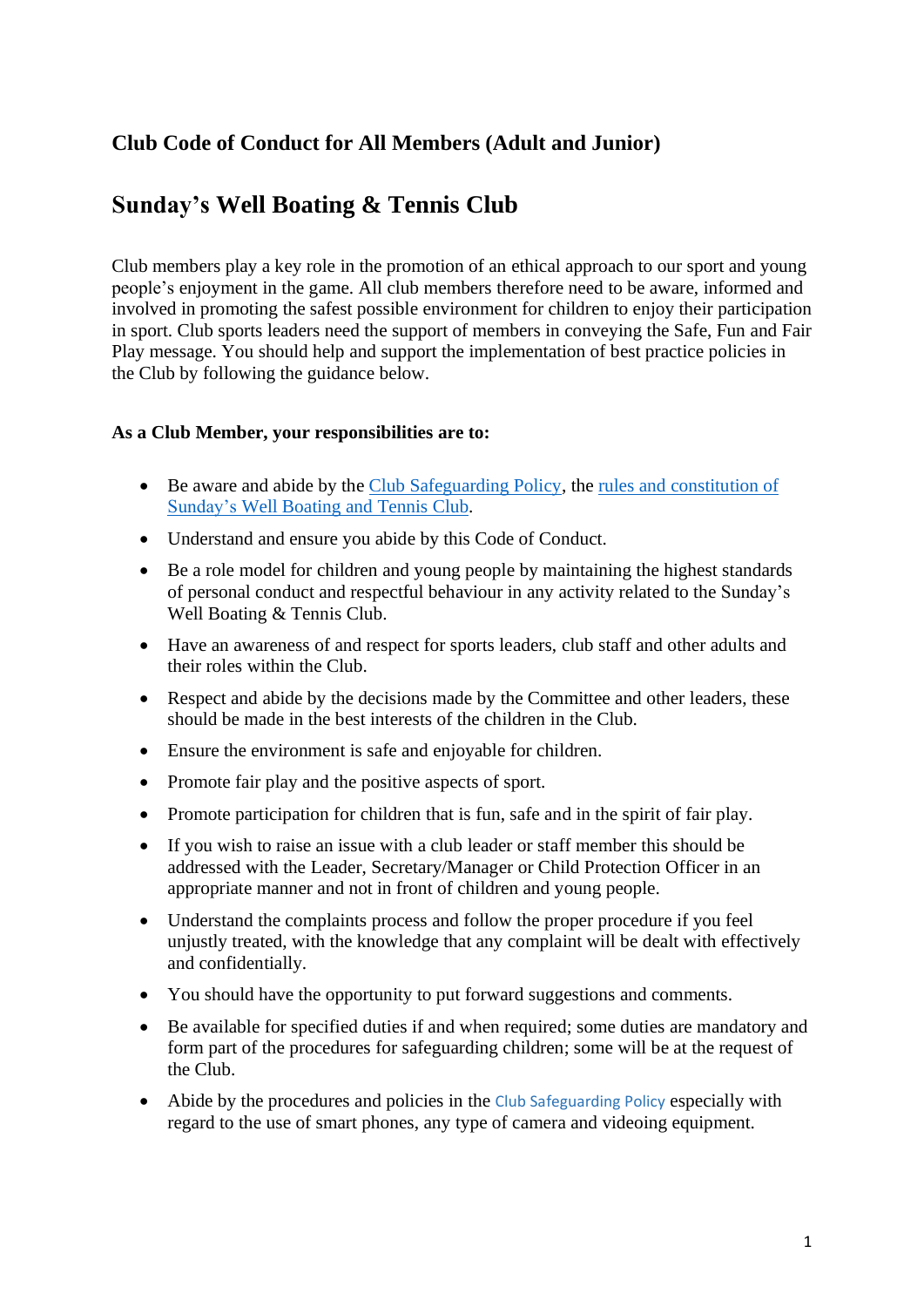• Become a member of the Club and contribute your time and effort in the daily running of the Club; no club can operate successfully and safely without the help of volunteers.

## **Members who are Parents/Guardians have additional responsibilities with regard to their child/children these are to:**

- Understand and ensure you and your child/children abide by this Code of Conduct, the [Club Safeguarding Policy,](https://sundayswell.ie/download/club-safeguarding-policy/?wpdmdl=10155&masterkey=5f94145d5c089) and the [Rules and Constitution of Sunday's Well](https://sundayswell.ie/download/club-rules/?wpdmdl=3233)  [Boating & Tennis Club.](https://sundayswell.ie/download/club-rules/?wpdmdl=3233)
- If you have a child enrolled in one of the club's programmes know your child's training and/or competitive programme, and accept it is your responsibility for delivering and collecting your child/children. Parents/carers should ensure they do not leave their child/children waiting unsupervised at any time.
- Allow your child to focus their efforts and success in terms of their goals rather than winning being the main objective.
- Ensure appropriate leaders are informed regarding any absenteeism, medical conditions or other relevant matters concerning your child.
- Arrange an appropriate time and place for discussing any matter with leaders and coaches; communication should not take place whilst leaders and coaches are in a position of supervision or responsible for other young people.
- Provide the Club with appropriate information in relation to your child to ensure their safe inclusion in the club and with emergency contact information and to be reasonably available in case of emergency.

Children also have a great deal to gain from tennis in terms of their personal development and enjoyment. The promotion of good practice in tennis will depend on the co-operation of all involved, including child members of Sunday's Well Boating & Tennis Club. Children must be encouraged to realise that they also have responsibilities to treat other children and Sport Leaders with fairness and respect.

# **In Tennis you should:**

- Be happy, have fun and enjoy taking part and being involved in your sport.
- Be treated fairly by everyone, adults and other players.
- Feel safe and secure when you are taking part in your sport.
- Be listened to and allowed to reply.
- Be treated with dignity, sensitivity and respect.
- Have a voice in the decisions that affect you within the club and organisation.
- Say no to something which makes you feel uncomfortable.
- Train and compete at a level that is suitable for your age, development, and ability.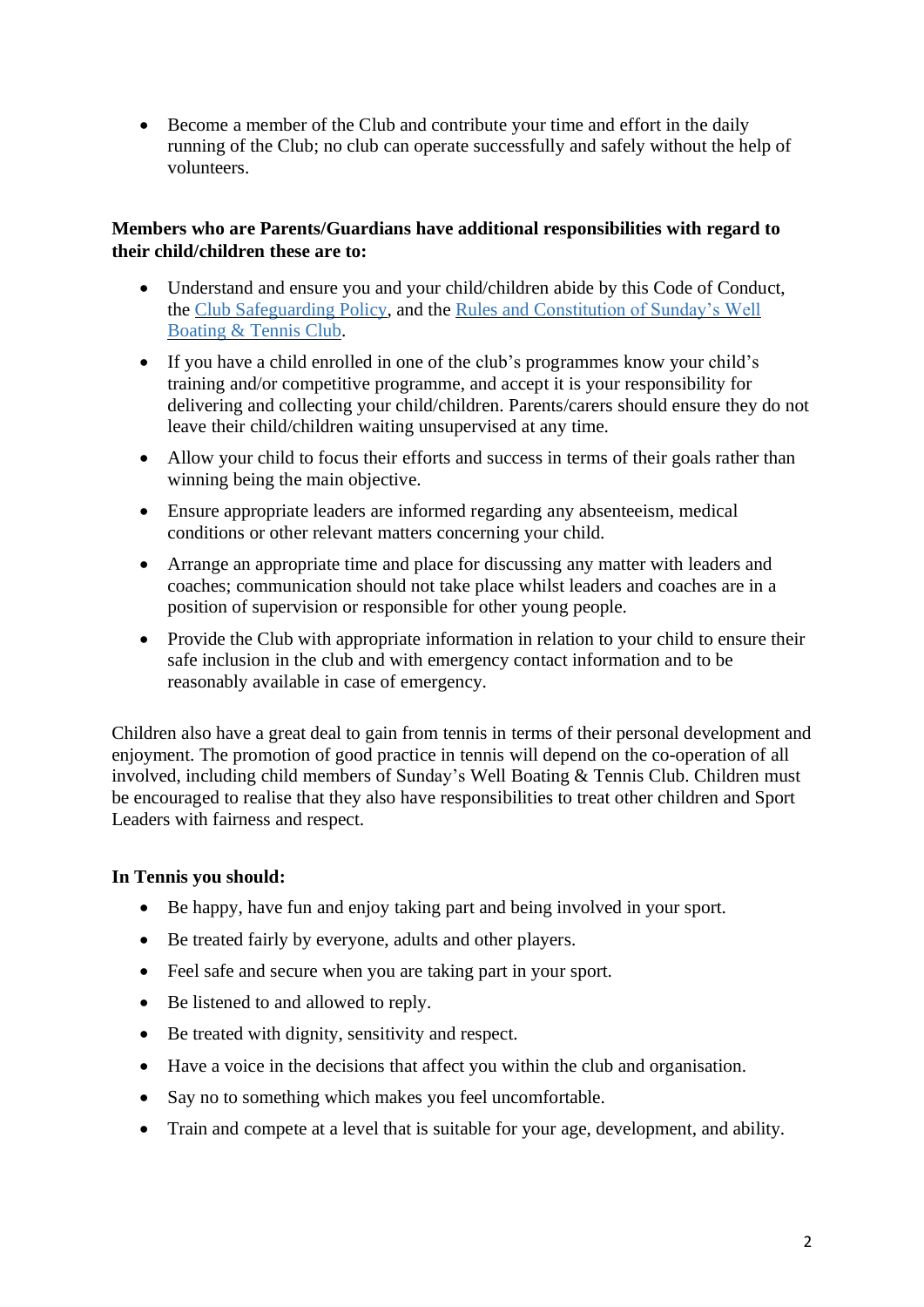- Know that any details that are about you are treated with confidentiality but if you are at risk of harm or we are worried about your safety we may need to pass this information on.
- Know who to go to if you feel unsafe.

### **As a junior member, your responsibilities are to:**

- Treat all sports leaders/coaches and club staff with respect.
- Be fair at all times, do your best to achieve your goals; be gracious if you do not achieve your goals.
- Respect other players and your opponents.
- Be part of the team and respect and support other team members both when they do well and when things go wrong.
- Never bully or use bullying actions against another person; you should never hurt other team members, athletes or your opponent, this includes never taking/damaging their property, never spreading rumours or telling lies about other young people or adults.
- Keep to rules and guidelines set by Tennis Ireland, the Province and your Club and make sure you understand the rules.
- Take part in your tennis without cheating; you are responsible for not cheating and must not allow others to force you to cheat.
- Listen to and respect decisions made by others; if you feel unjustly treated you can talk to your Club Children's Officer or your parents.
- Behave in a manner that is respectful towards your organisation and your club.
- Never use violence or bad language; do not shout or argue with leaders, teammates or opposing participants – talk to someone if you are upset or angry or if someone has caused you to be upset or angry.
- Talk with your Coach or Club Children's Officer if you have any difficulties or do not understand something; you should never keep secrets about any person who may have caused you harm or has made you feel upset.
- Do not, or allow others to make you, try or take banned substances to improve your performance.

### **By agreeing to this document, I am declaring that**

- **I will abide by the rules and constitution [of Sunday's Well Boating & Tennis](https://sundayswell.ie/download/club-rules/?wpdmdl=3233)  [Club](https://sundayswell.ie/download/club-rules/?wpdmdl=3233) and Tennis Ireland.**
- **I will abide by the guidelines contained in the [Club Safeguarding Policy](https://sundayswell.ie/download/club-safeguarding-policy/?wpdmdl=10155&masterkey=5f94145d5c089)**
- **that I have never been asked to leave a sporting organisation and that if I have, I will make the Secretary/Manager aware of this.**

*Please note: this matter will be dealt in complete confidence by the club.*

• **I have read this Club Code of Conduct in full and agree to abide by the guidelines as set out above.**